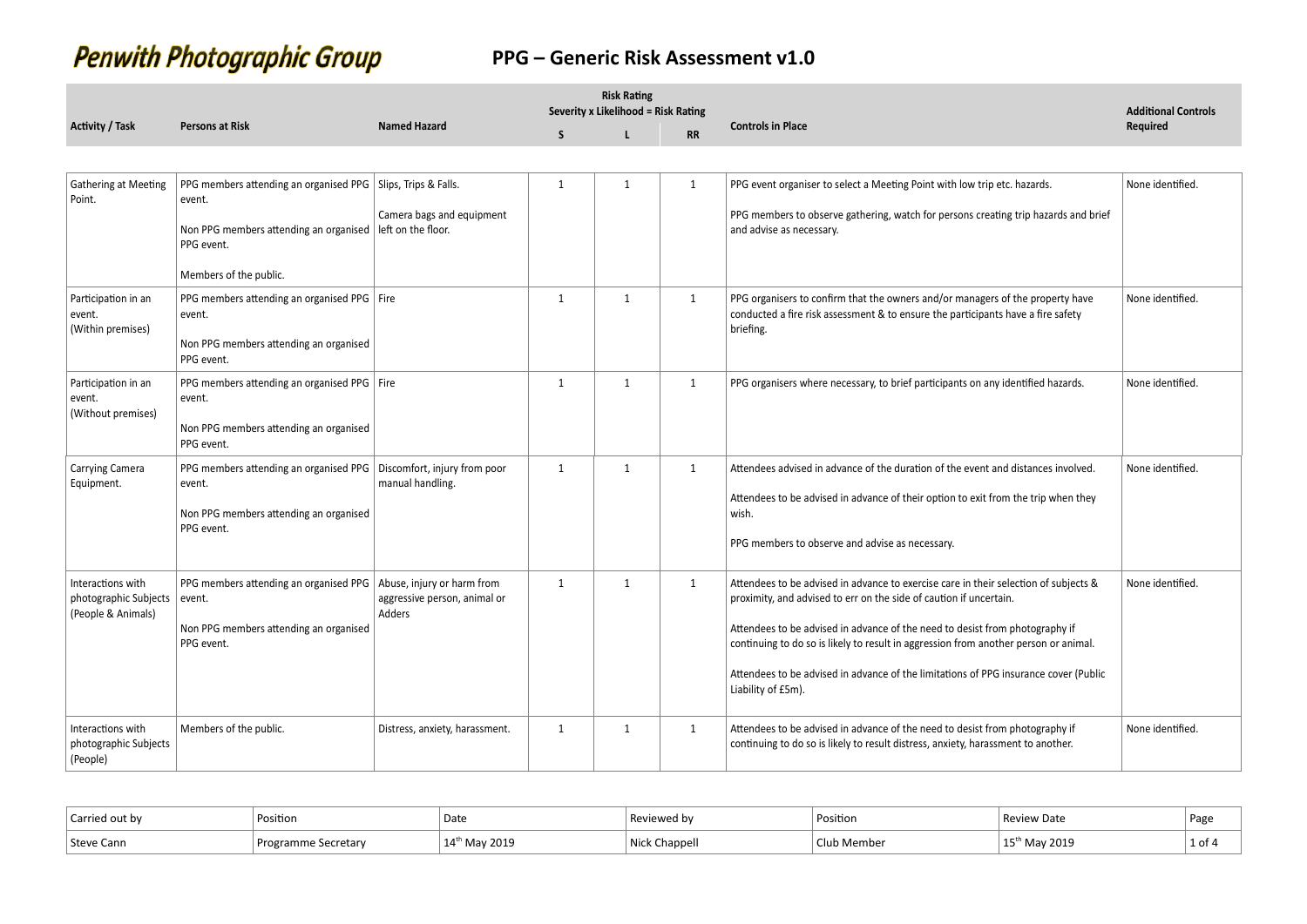|                                                        |                                                                                                                                       |                                                                 | <b>Risk Rating</b><br>Severity x Likelihood = Risk Rating |                |                |                                                                                                                                                                                                                                                                                                                                                                                             | <b>Additional Controls</b>                                                                                                           |  |
|--------------------------------------------------------|---------------------------------------------------------------------------------------------------------------------------------------|-----------------------------------------------------------------|-----------------------------------------------------------|----------------|----------------|---------------------------------------------------------------------------------------------------------------------------------------------------------------------------------------------------------------------------------------------------------------------------------------------------------------------------------------------------------------------------------------------|--------------------------------------------------------------------------------------------------------------------------------------|--|
| <b>Activity / Task</b>                                 | <b>Persons at Risk</b>                                                                                                                | <b>Named Hazard</b>                                             | S                                                         |                | <b>RR</b>      | <b>Controls in Place</b>                                                                                                                                                                                                                                                                                                                                                                    | Required                                                                                                                             |  |
|                                                        |                                                                                                                                       |                                                                 |                                                           |                |                |                                                                                                                                                                                                                                                                                                                                                                                             |                                                                                                                                      |  |
| Interactions with<br>photographic Subjects<br>(People) | PPG members attending an organised PPG<br>event.<br>Non PPG members attending an organised<br>PPG event.                              | Distraction resulting in<br>accidental harm or injury.          | $\overline{2}$                                            | $\mathbf{1}$   | $\overline{2}$ | Attendees to be advised in advance of this potential and to consider the need not to<br>allow their desire to take photographs distract them from ensuring they are in a safe<br>position / location.<br>In particular to be aware of machinery, moving vehicles.                                                                                                                           | None identified.                                                                                                                     |  |
| Interactions with<br>photographic Subjects<br>(People) | Members of the public.                                                                                                                | Distraction resulting in<br>accidental harm or injury.          | $\overline{2}$                                            | $\mathbf{1}$   | $\overline{2}$ | Attendees to be advised in advance of this potential and to consider the impact of<br>their presence and photography on others.<br>Particular care when photographic subjects are driving vehicles and operating<br>machinery.                                                                                                                                                              | None identified.                                                                                                                     |  |
| Participation in an<br>event in a public place         | PPG members attending an organised PPG<br>event.<br>Non PPG members attending an organised or from a parked vehicles.<br>PPG event.   | Victim of crime:<br>Violence<br>Theft of equipment, on location | $\overline{2}$                                            | 1              | $\overline{2}$ | Attendees to be advised in advance of the generic potential of crime.<br>The benefits of the discreet carrying of equipment and to be in the sight and/or<br>contact of other attendees.<br>Keeping all valuables locked in the boot of cars and not on display. Not leaving too<br>much in the car.                                                                                        | Participants advised to<br>travel light.<br>Hide valuables in<br>pockets, zipped bags<br>etc.<br>Travel in groups of two<br>or more. |  |
| Participation in an<br>event in a public place         | PPG members attending an organised PPG Distress at becoming lost or<br>event.<br>Non PPG members attending an organised<br>PPG event. | separated from group.                                           | 1                                                         | 1              | 1              | Attendees to be advised in advance to bring their own mobile phones where possible<br>and to be accompanied.<br>Attendees to be advised PPG have walkie talkies available to be handed out.<br>PPG organisers to maintain a list of attendees and (where possible) mobile phone<br>numbers of non members.<br>All attendees are asked to let a member know when they are leaving the event. | None identified.                                                                                                                     |  |
| Participation in an<br>open air event.                 | PPG members attending an organised PPG   Extreme weather and sea<br>event.<br>Non PPG members attending an organised<br>PPG event.    | conditions.                                                     | $\mathbf{1}$                                              | $\overline{2}$ | $\overline{2}$ | Attendees to be advised in advance to bring suitable clothing and footwear for the<br>time of year and weather forecast.<br>Weather forecast checked beforehand.                                                                                                                                                                                                                            | None identified.                                                                                                                     |  |

| Carried out by | Position                    | Date                            | …wed b∨               | Position | 'eview Date | Page        |
|----------------|-----------------------------|---------------------------------|-----------------------|----------|-------------|-------------|
| Steve Cann     | 、Secretarv<br>™amme<br>Prog | May 2019<br>$14^t$<br><b>MA</b> | Chappell<br>NI i e la | ı Membeı | 2019        | 2 of $\ell$ |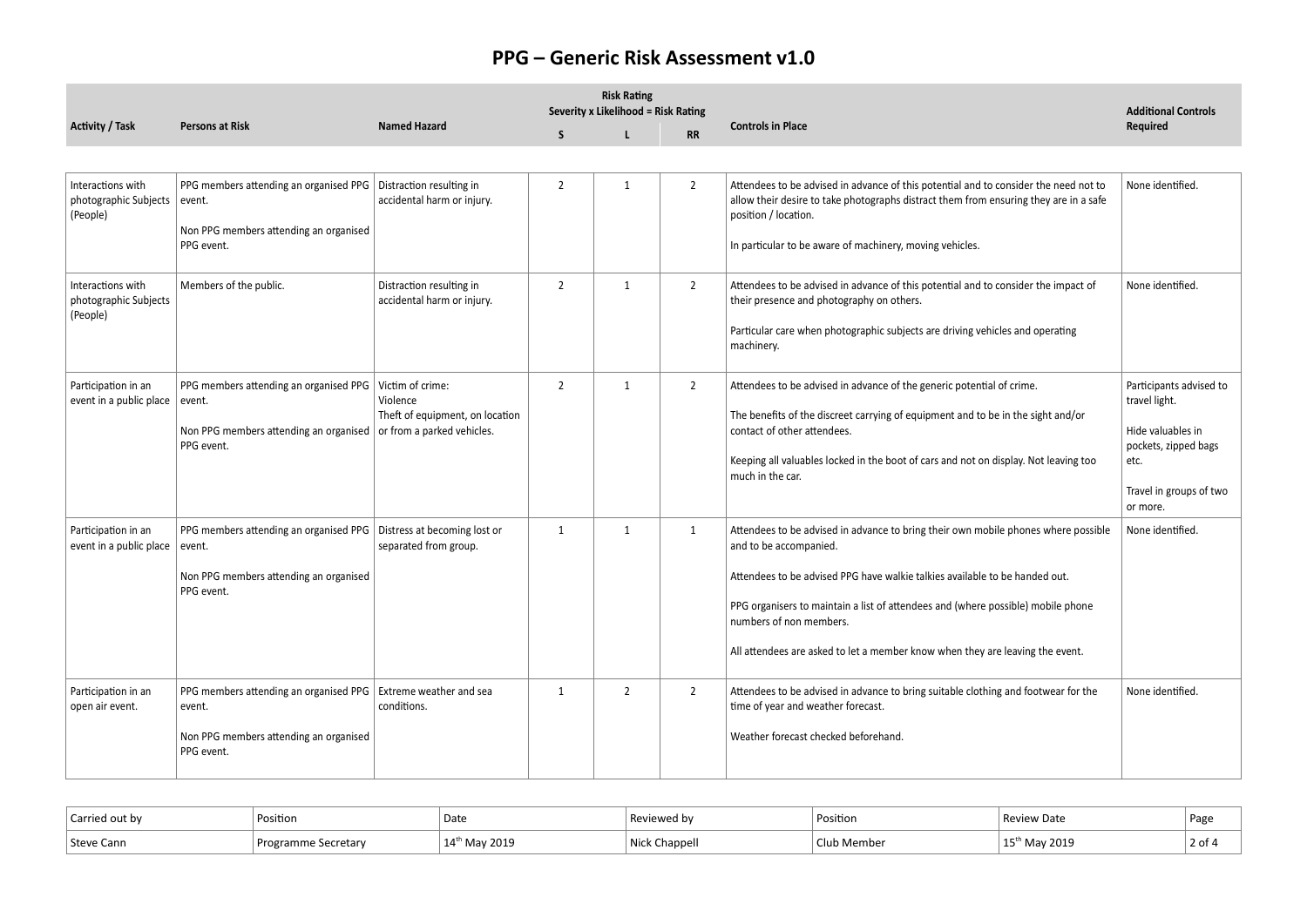|                                                      |                                                                                                                                    |                                                                    |                | <b>Risk Rating</b><br>Severity x Likelihood = Risk Rating |                |                                                                                                                                                                                                                                             | <b>Additional Controls</b>                                                             |  |
|------------------------------------------------------|------------------------------------------------------------------------------------------------------------------------------------|--------------------------------------------------------------------|----------------|-----------------------------------------------------------|----------------|---------------------------------------------------------------------------------------------------------------------------------------------------------------------------------------------------------------------------------------------|----------------------------------------------------------------------------------------|--|
| Activity / Task                                      | <b>Persons at Risk</b>                                                                                                             | <b>Named Hazard</b>                                                | S              | L                                                         | <b>RR</b>      | <b>Controls in Place</b>                                                                                                                                                                                                                    | Required                                                                               |  |
|                                                      |                                                                                                                                    |                                                                    |                |                                                           |                |                                                                                                                                                                                                                                             |                                                                                        |  |
| Participation in an<br>event.                        | PPG members attending an organised PPG   Slips, Trips & Falls.<br>event.<br>Non PPG members attending an organised<br>PPG event.   | Uneven, unstable, slippery or<br>inclined surfaces.                | 1              | $\mathbf{1}$                                              | 1              | Attendees to be advised in advance to bring suitable clothing and footwear for<br>anticipate conditions.<br>PPG members to observe and advise as necessary.<br>Take great care on wet or seaweed covered rocks. Look where you are walking. | None identified.                                                                       |  |
| Participation in an<br>event.<br>(public places)     | PPG members attending an organised PPG   Slips, Trips & Falls.<br>event.<br>Non PPG members attending an organised<br>PPG event.   | Operating at height or adjacent<br>to water or in confined spaces. | $\overline{2}$ | $\mathbf{1}$                                              | $\overline{2}$ | PPG organisers to advise participants of known hazards.<br>PPG members to observe and advise as necessary.                                                                                                                                  | None identified.                                                                       |  |
| Participation in an<br>event.<br>(non public places) | PPG members attending an organised PPG   Slips, Trips & Falls.<br>event.<br>Non PPG members attending an organised<br>PPG event.   | Operating at height or adjacent<br>to water or in confined spaces. | $\overline{2}$ | $\mathbf{1}$                                              | $\overline{2}$ | PPG organisers to liaise with owners and/or operators to conduct a site specific risk<br>assessment BEFORE proceeding with an event.                                                                                                        | Site specific risk<br>assessment to be<br>produced as part of the<br>planning process. |  |
| Participation in an<br>event.<br>(public places)     | PPG members attending an organised PPG   Slips, Trips & Falls.<br>event.<br>Non PPG members attending an organised<br>PPG event.   | Cliffs, mine shafts, unguarded<br>openings and harbour walls       | $\overline{3}$ | $\mathbf{1}$                                              | $\mathbf{3}$   | PPG organisers to advise participants of known hazards.<br>PPG members to observe and advise as necessary.<br>Do not stand too close.                                                                                                       | None identified.                                                                       |  |
| Participation in an<br>event.<br>(public places)     | PPG members attending an organised PPG   Falling rocks or debris<br>event.<br>Non PPG members attending an organised<br>PPG event. |                                                                    | $\overline{2}$ | $\mathbf{1}$                                              | $\overline{2}$ | PPG organisers to advise participants of known hazards.<br>PPG members to observe and advise as necessary.<br>Do not stand too close.                                                                                                       | None identified.                                                                       |  |
| Participation in an<br>event.<br>(public places)     | PPG members attending an organised PPG   Coastal:<br>event.<br>Non PPG members attending an organised<br>PPG event.                | <b>Tides</b>                                                       | $\mathbf{1}$   | $\mathbf{1}$                                              | 1              | PPG organisers to advise participants of known hazards.<br>PPG members to observe and advise as necessary.<br>Know the low tide time and time required to egress to safe place.                                                             | None identified.                                                                       |  |

| ិាrried out by    | Position             | Date                   | ≂ vv≀            | Position | eview Date | ` Pag∈ |
|-------------------|----------------------|------------------------|------------------|----------|------------|--------|
| Steve (<br>. Cann | ecretarv<br>. Progre | 2019<br>$14^{\dagger}$ | `hannall<br>Nick | Membe.   | 2019       | 3 of 4 |